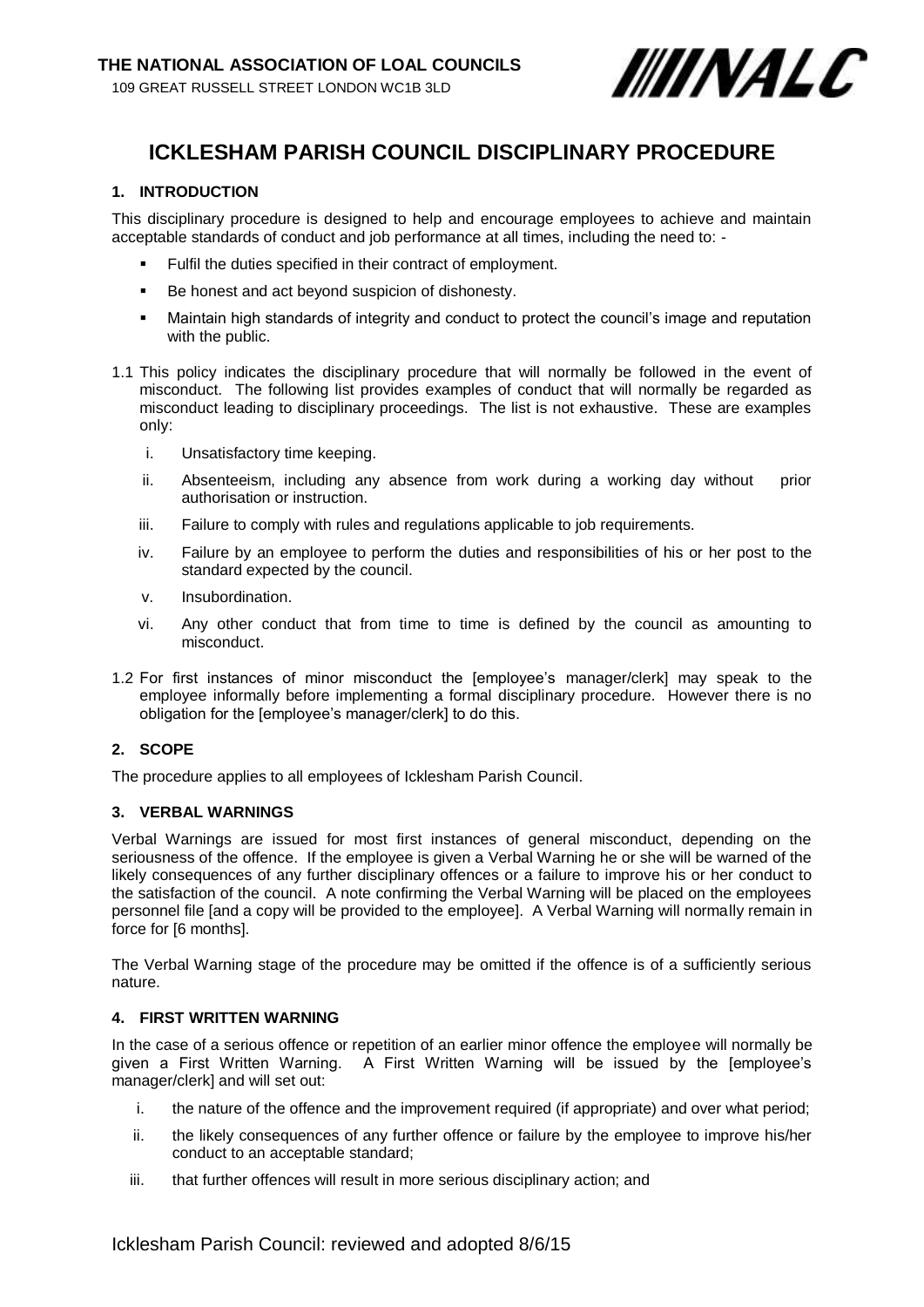## **THE NATIONAL ASSOCIATION OF LOAL COUNCILS**

109 GREAT RUSSELL STREET LONDON WC1B 3LD



iv. the employee's right of appeal.

A first Written Warning will normally remain in force for [6 months].

The First Written Warning stage of the procedure may be omitted if the offence is of a sufficiently serious nature.

#### **5. FINAL WRITTEN WARNING**

If further misconduct occurs within the time period specified in a First Written Warning, or if the misconduct is sufficiently serious the employee will be given a Final Written Warning. A Final Written Warning will be issued by the [employee's manager/clerk] and will set out:

- i. the nature of the offence and the improvement required (if appropriate) and over what period;
- ii. the likely consequences of any further offence or a failure by the employee to improve his/her conduct to an acceptable standard;
- iii. that further offences will result in more serious disciplinary action up to and including dismissal; and
- iv. the employees right of appeal.

Final Written Warnings may also be issued in circumstances where the misconduct does not amount to gross misconduct, but is sufficiently serious enough to warrant only one written warning.

A Final Written Warning will normally remain in force for [12 months].

#### **6. STANDARD COUNCIL DISCIPLINARY PROCEDURE**

- 6.1. In the case of further misconduct within the time period specified in any Final Written Warning or if the misconduct is sufficiently serious and the council deems it to be appropriate to contemplate the dismissal, demotion or suspension (without pay) of the employee the following formal disciplinary procedure will be followed.
- 6.2. The council will investigate the alleged misconduct and will establish the facts surrounding the complaint as necessary, taking into account the statements of any available witnesses.
- 6.3. The council will set out in writing the alleged conduct or other circumstances which lead the council to contemplate dismissing the employee or taking disciplinary action against the employee and the basis for the allegation and will send the employee a copy of the statement inviting the employee to attend a disciplinary meeting to discuss the matter. The employee will be provided with a reasonable opportunity to consider his or her response to the information provided in the statement before attending the meeting. The employee must take all reasonable steps to attend the meeting.
- 6.4. Disciplinary meetings will normally be convened within [5] working days of the council sending the employee the written statement referred to in 6.3 above. The employee may be accompanied to any disciplinary meeting by a fellow employee or by a representative of a trade union. The council will be represented by the [employee's manager/clerk].
- 6.5. If the time or date proposed for the meeting is inconvenient (either for the employee or for the employees companion should he or she wish to be accompanied to the meeting pursuant to 6.4 above) the employee may ask to postpone the meeting by up to [5] working days.
- 6.6. The meeting may be adjourned to allow matters raised during the course of the meeting to be investigated, or to afford the [employee's manager/clerk] time to consider their decision.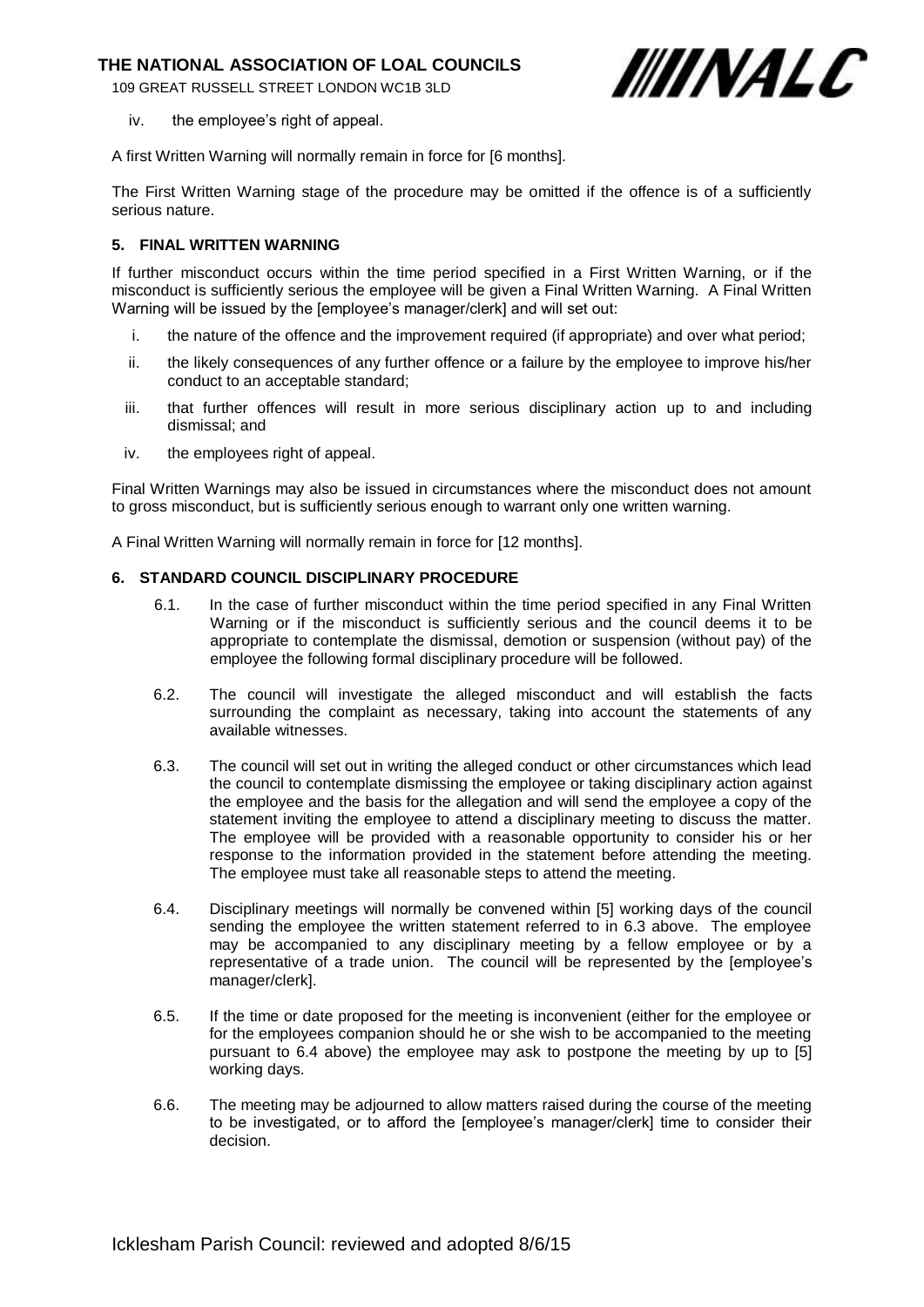## **THE NATIONAL ASSOCIATION OF LOAL COUNCILS**

109 GREAT RUSSELL STREET LONDON WC1B 3LD



- 6.7. After the meeting the council will inform the employee of their decision and any applicable sanction within [5] working days. [The meeting may be reconvened for this purpose]. The decision will be confirmed to the employee in writing.
- 6.8. If the employee wishes to appeal against the decision he or she must notify the council in writing within [5] days of receiving written notice of the decision.
- 6.9. If the employee notifies the council that he or she wishes to appeal, the employee will be invited to attend a disciplinary appeal meeting before the Council's Staffing Committee. The employee must take all reasonable steps to attend that disciplinary appeal meeting. The employee has the right to be accompanied to a disciplinary appeal meeting by a fellow employee or by a representative of a trade union.
- 6.10. A disciplinary appeal meeting will normally be convened within (7) working days of the council receiving notification that the employee wishes to appeal pursuant to 6.8 above. If the meeting date is inconvenient for the employee or the employee's companion he or she may ask to postpone the meeting by up to [5] working days.
- i. Any new evidence that the employee wishes to put forward will be considered, as will any new evidence from the council. The original disciplinary penalty will be reviewed.
- ii. The disciplinary appeal sanction originally imposed cannot be increased upon appeal.
- iii. The disciplinary appeal meeting will not necessarily take place before any disciplinary sanction imposed by the council takes effect. If the employee's appeal is against dismissal and the appeal is successful the employee will be reinstated and continuity of employment will be preserved.
- iv. The meeting may be adjourned to allow matters raised during the course of the meeting to be investigated, or to afford the Council's Staffing Committee time to consider its decision.
	- 6.11. After the disciplinary appeal meeting the council will inform the employee of its final decision within [5] working days. [The meeting may be reconvened for this purpose]. The decision will be confirmed to the employee in writing.

#### **7. COUNCIL DISMISSAL PROCEDURE FOR USE IN GROSS MISCONDUCT**

- 7.1. The following list provides examples of conduct that will normally be regarded by the council as Gross Misconduct. This list is not exhaustive. These are examples only:
	- i. Refusal or repeated failure by an employee to carry out his or her duties.
	- ii. Falsification of documents or information (including expense claims).
	- iii. Unauthorised disclosure of confidential information.
	- iv. Assaulting a fellow employee or any other person whilst acting or purporting to act on behalf of the council.
	- v. Insulting, indecent or offensive behaviour towards a fellow employee or any other person whilst acting or purporting to act on behalf of the council.
	- vi. Serious or repeated harassment (including sexual and racial harassment).
	- vii. Incapacity at work due to the influence of alcohol, unprescribed drugs or any other substance.
- viii. Wilful damage to council property.
- ix. Theft, unauthorised use or possession of council property or theft of the property of a fellow employee.
- x. Conduct bringing the council into disrepute.
- xi. Any other conduct that from time to time is defined by the council as amounting to gross misconduct.
- 7.2. If an employee is accused of any Gross Misconduct he or she may be suspended from work on full pay pending the outcome of an investigation into the alleged offence(s). Such a period